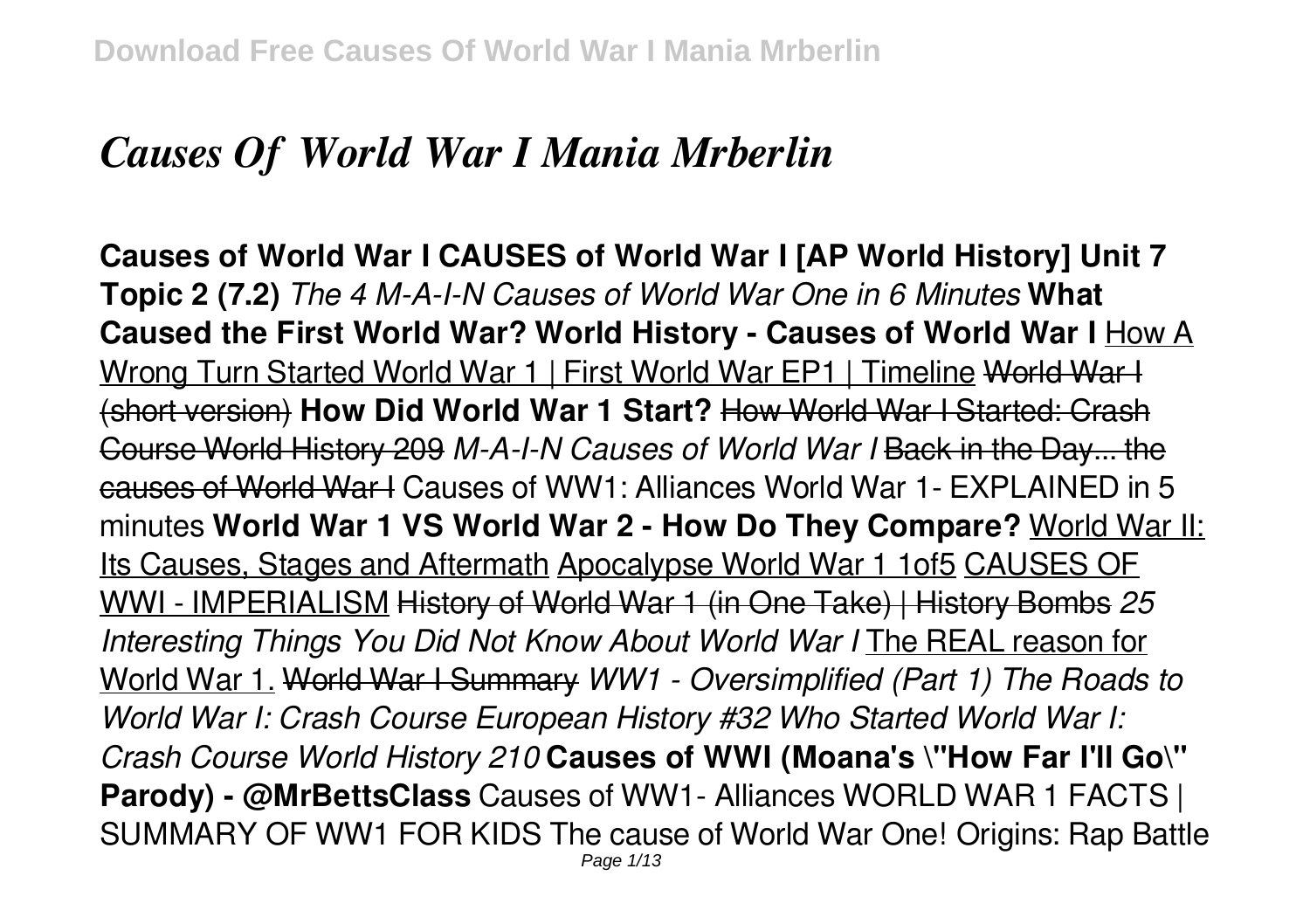### | WW1 Uncut - BBC *World War One - 1914* **Causes Of World War I**

The causes of World War I remain controversial.World War I began in the Balkans on July 28, 1914 and ended on November 11, 1918, leaving 17 million dead and 20 million wounded.. Scholars looking at the long term seek to explain why two rival sets of powers (the German Empire and Austria-Hungary against the Russian Empire, France, the British Empire and later the United States) came into ...

#### **Causes of World War I - Wikipedia**

Watch Now: 5 Causes of World War I 01. Countries throughout the world have always made mutual defense agreements with their neighbors, treaties that could... 02. Imperialism is when a country increases their power and wealth by bringing additional territories under their... 03. The SMS Tegetthoff a ...

#### **The Top 5 Causes of World War I - ThoughtCo**

Because its leader had been shot, Austria-Hungary declared war on Serbia. As a result: Russia got involved because Russia had an alliance with Serbia. Germany then declared war on Russia because ...

#### **What were the causes of World War One? - BBC Bitesize** Page 2/13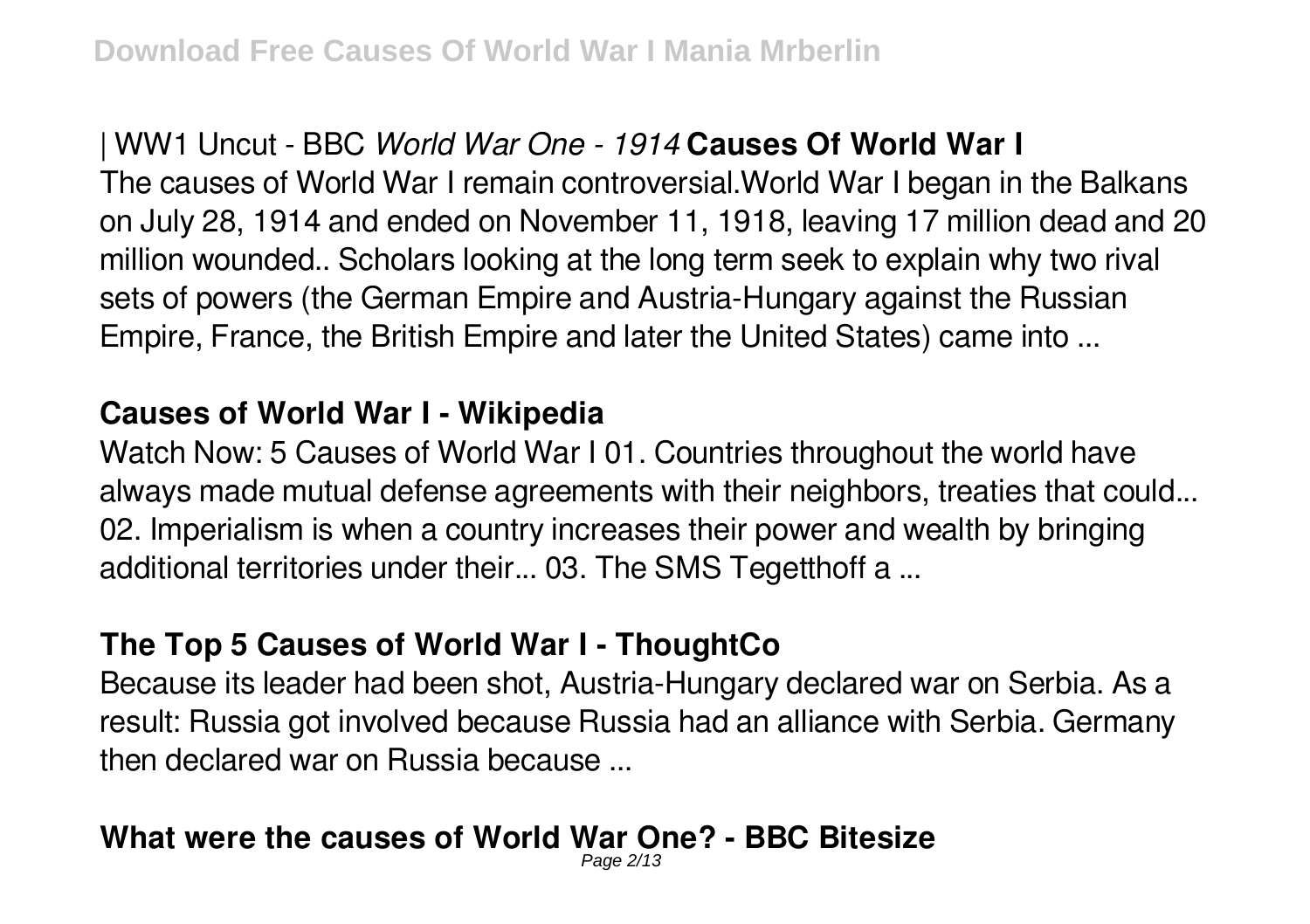Long Term Causes M: Militarism. The 20th century saw a great increase in army training and equipping. Most of the countries in Europe... A: Alliances. During the late 19th and early 20th centuries, countries in Europe formed mutual defense alliances which... I: Imperialism. Imperialism is the ...

#### **The Main Causes of World War I - WorldAtlas**

The first world war began in August 1914. It was directly triggered by the assassination of the Austrian archduke, Franz Ferdinand and his wife, on 28th June 1914 by Bosnian revolutionary, Gavrilo Princip. This event was, however, simply the trigger that set off declarations of war. The actual causes of the war are more complicated and are still debated by historians today.

### **World War One - Causes - History**

With arts and culture flourishing, few believed a general war possible due to the peaceful cooperation required to maintain increased levels of trade as well as technologies such as the telegraph and railroad. Despite this, numerous social, military, and nationalistic tensions ran beneath the surface.

#### **Causes of World War I and the Rise of Germany** Page 3/13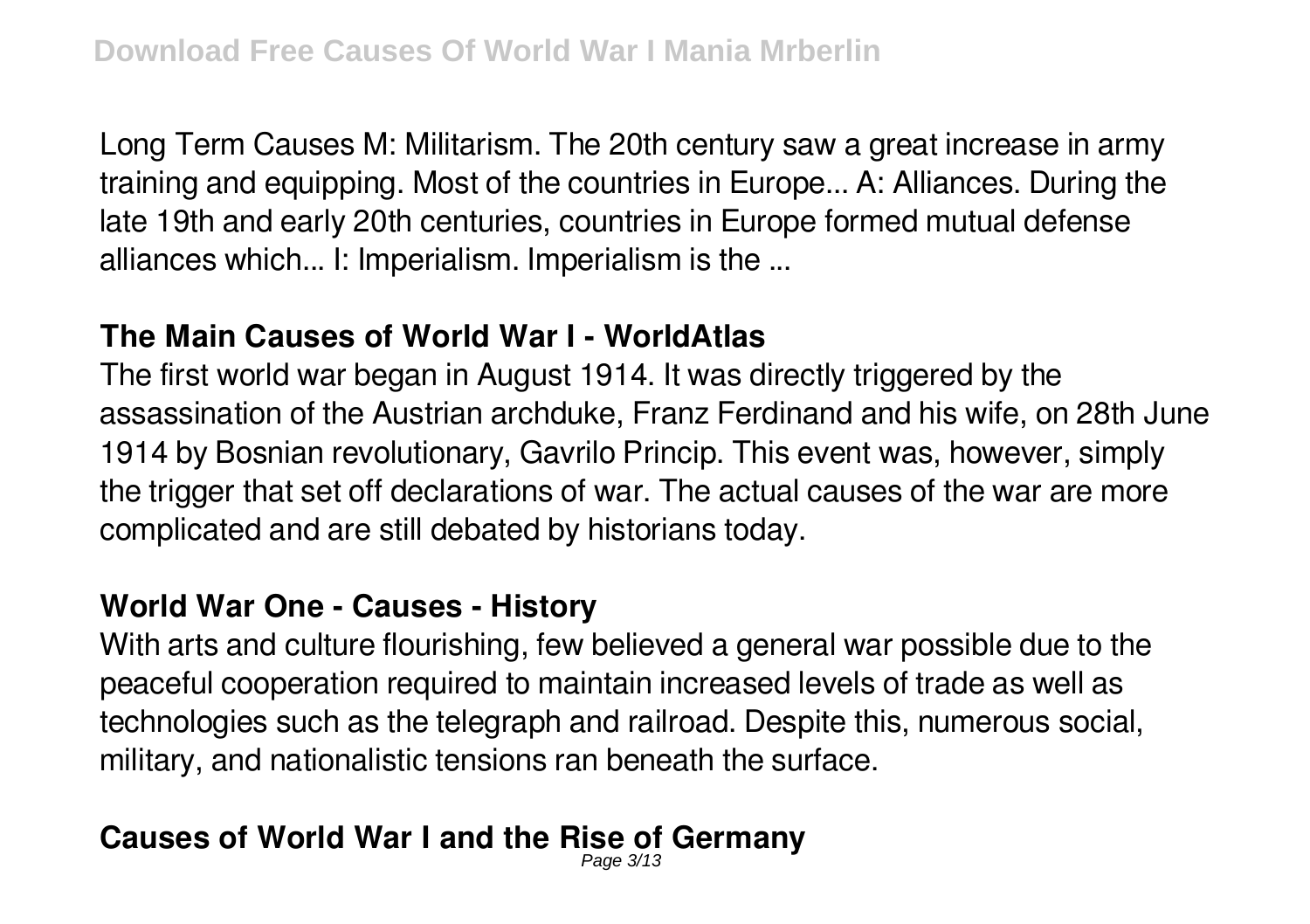The real causes of World War I included politics, secret alliances, imperialism, and nationalistic pride. However, there was one single event, the assassination of Archduke Ferdinand of Austria, which started a chain of events leading to war.

### **World War I: Causes of WW1 - Ducksters**

Historians disagree about what 'caused' the First World War, but most trace it in some degree to the growing power of Germany. The 'balance of power' between the nations of Europe became unstable....

### **A summary of the First World War - The First World War ...**

World War I was one of the great watersheds of 20th-century geopolitical history. It led to the fall of four great imperial dynasties (in Germany, Russia, Austria-Hungary, and Turkey), resulted in the Bolshevik Revolution in Russia, and, in its destabilization of European society, laid the groundwork for World War II.

## **World War I | History, Summary, Causes, Combatants ...**

World War I began in June of 1914, and is considered to have five major causes that led to the outbreak of the war. These five causes include the four long-term causes (militarism, alliances, imperialism and nationalism) discussed in this reading Page 4/13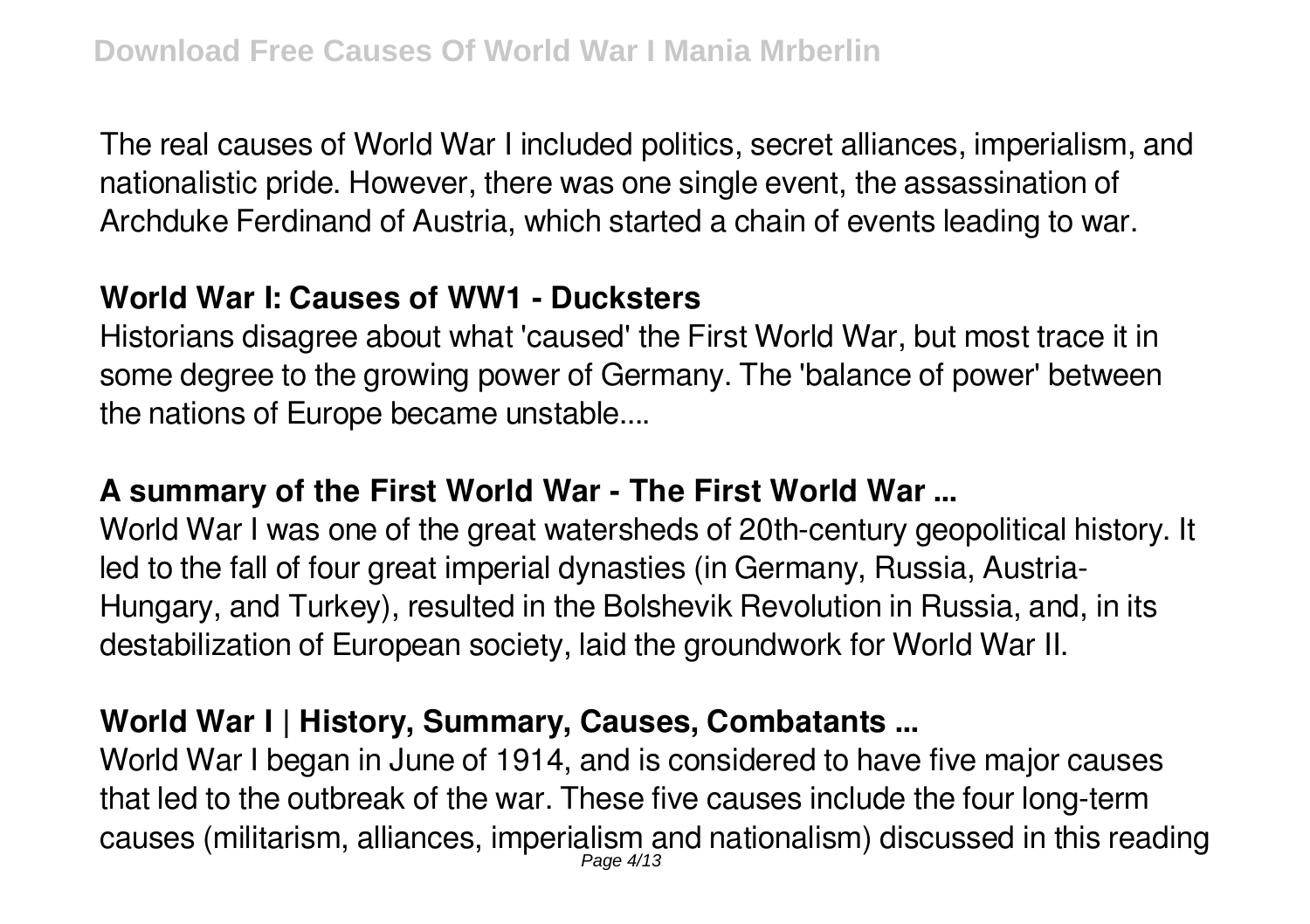and one short-term cause (the assassination of Franz Ferdinand).

### **Long-term Causes of World War I - History Crunch - History ...**

The expansion of European nations as empires (also known as imperialism) can be seen as a key cause of World War I, because as countries like Britain and France expanded their empires, it resulted in increased tensions among European countries. The tensions were a result of many colonies often being acquired through coercion.

### **Six Causes of World War I | Norwich University Online**

World War Two 5 Facts about the Indian Contribution During World War Two; Twentieth Century What Was the Hugh Lane Bequest? Twentieth Century What Were the Key Causes of the Russian Revolution? World War Two How the Japanese Sunk an Australian Cruiser Without Firing a Shot; Vietnam War 8 of the Most Dangerous Viet Cong Booby Traps

### **The 4 M-A-I-N Causes Of World War One – History Hit**

The overall cause of World War was the assassination of Archduke Franz Ferdinand. Nationalism was a great cause of World War one because of countries Page 5/13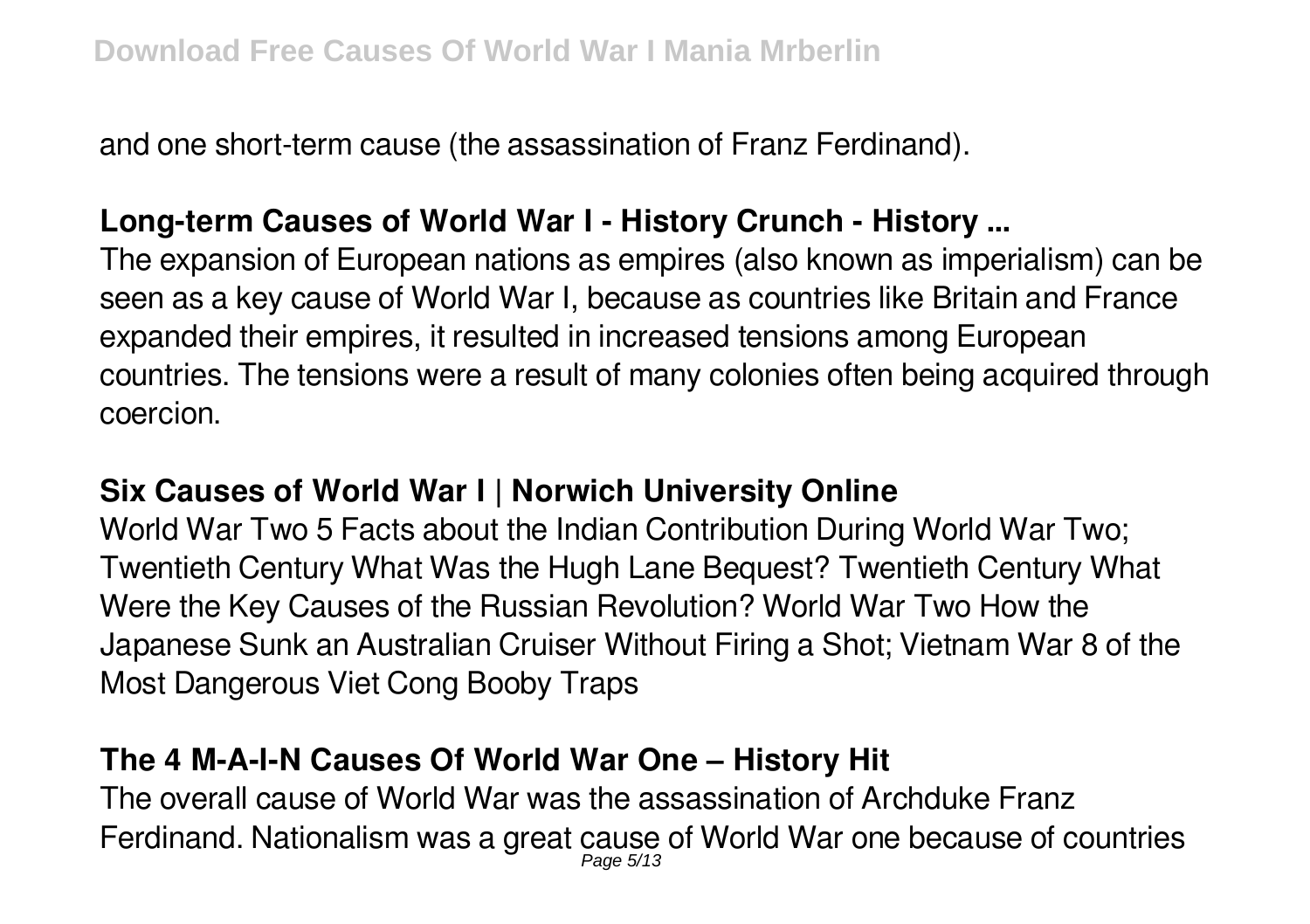being greedy and not negotiating. Nationalism...

### **What was the most significant cause of World War One? (WW1 ...**

The immediate cause of World War I that made the aforementioned items come into play (alliances, imperialism, militarism, nationalism) was the assassination of Archduke Franz Ferdinand of Austria-Hungary. In June 1914, a Serbian-nationalist terrorist group called the Black Hand sent groups to assassinate the Archduke.

### **CAUSES OF WORLD WAR I**

Causes of World War i The main cause of World War I was the assassination of Austro-Hungarian Archduke Franz Ferdinand. Here are the causes of the assassination. First, in 1908 Austria annexes Bosnia & Herzegovina.

### **Causes of World War I - Free Essay Example | PapersOwl.com**

There were four main causes of World War I: militarism, alliances, imperialism and nationalism. The first world war was a direct result of these four main causes, but it was triggered by the assassination of the Austrian archduke Franz Ferdinand and his wife.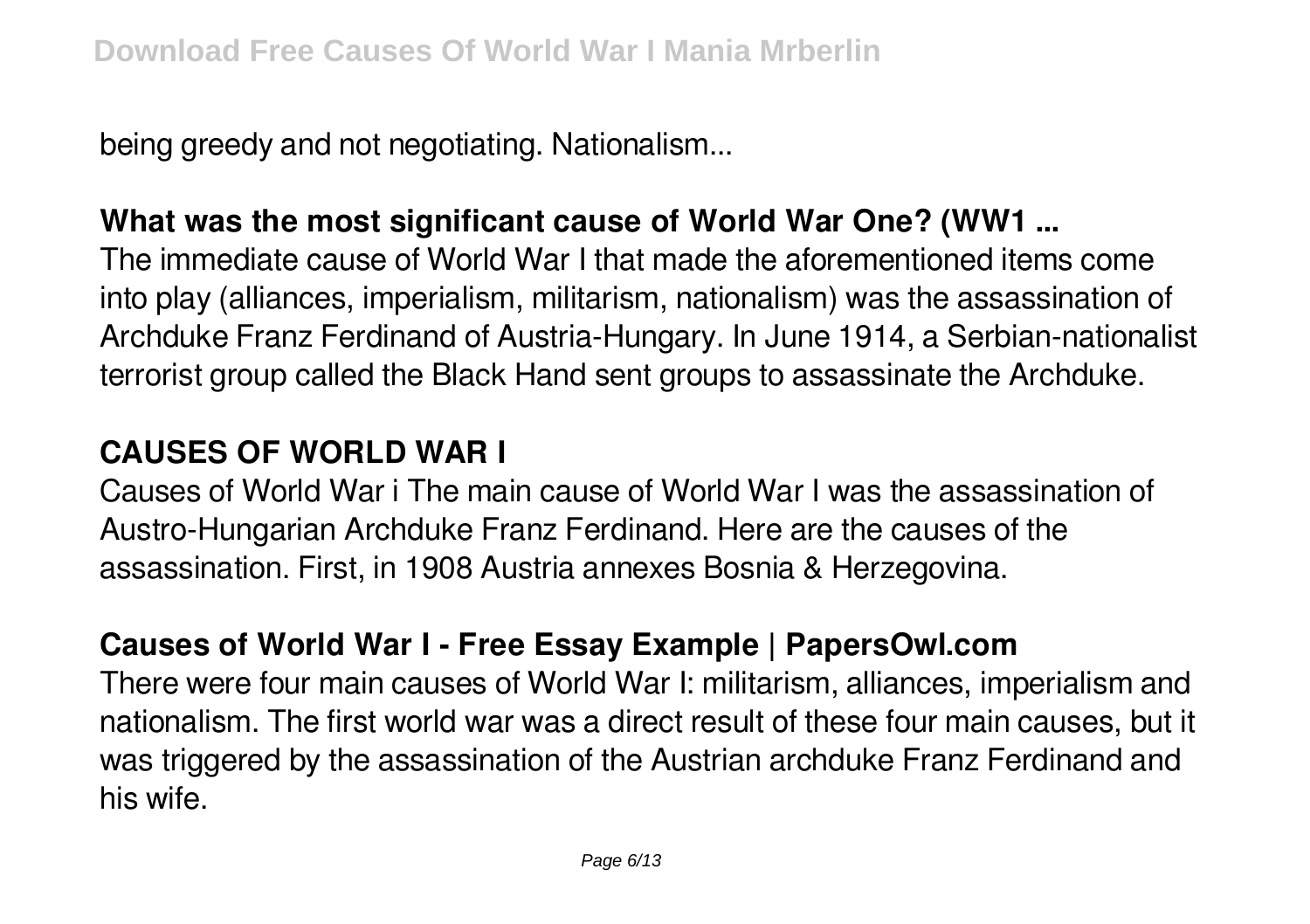#### **What Were the Main Causes of World War I?**

This worksheet will help you research and learn the causes of the First World War. War broke out in late summer 1914, but tension had been building in Europe since 1900. You need to complete the different tasks to help you work out why the war started.

#### **Causes of World War I (Lower Ability) Worksheet | GCSE Level**

History of World Civilizations - Causes of World War I For educational purposes only.

**Causes of World War I CAUSES of World War I [AP World History] Unit 7 Topic 2 (7.2)** *The 4 M-A-I-N Causes of World War One in 6 Minutes* **What Caused the First World War? World History - Causes of World War I** How A Wrong Turn Started World War 1 | First World War EP1 | Timeline World War I (short version) **How Did World War 1 Start?** How World War I Started: Crash Course World History 209 *M-A-I-N Causes of World War I* Back in the Day... the causes of World War I Causes of WW1: Alliances World War 1- EXPLAINED in 5 minutes **World War 1 VS World War 2 - How Do They Compare?** World War II: Page 7/13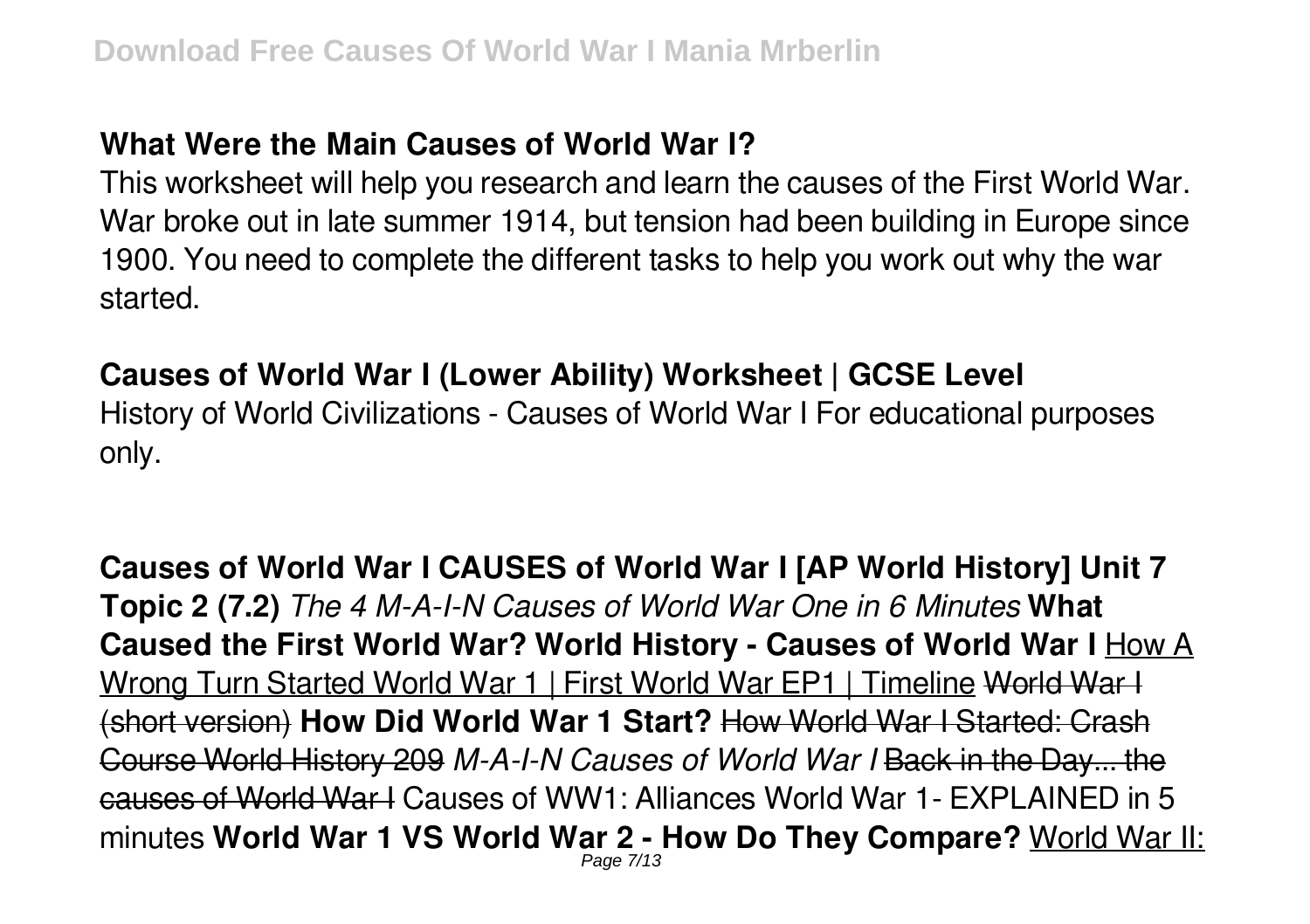Its Causes, Stages and Aftermath Apocalypse World War 1 1of5 CAUSES OF WWI - IMPERIALISM History of World War 1 (in One Take) | History Bombs *25 Interesting Things You Did Not Know About World War I* The REAL reason for World War 1. World War I Summary *WW1 - Oversimplified (Part 1) The Roads to World War I: Crash Course European History #32 Who Started World War I: Crash Course World History 210* **Causes of WWI (Moana's \"How Far I'll Go\" Parody) - @MrBettsClass** Causes of WW1- Alliances WORLD WAR 1 FACTS | SUMMARY OF WW1 FOR KIDS The cause of World War One! Origins: Rap Battle | WW1 Uncut - BBC *World War One - 1914* **Causes Of World War I** The causes of World War I remain controversial.World War I began in the Balkans on July 28, 1914 and ended on November 11, 1918, leaving 17 million dead and 20 million wounded.. Scholars looking at the long term seek to explain why two rival sets of powers (the German Empire and Austria-Hungary against the Russian Empire, France, the British Empire and later the United States) came into ...

#### **Causes of World War I - Wikipedia**

Watch Now: 5 Causes of World War I 01. Countries throughout the world have always made mutual defense agreements with their neighbors, treaties that could... 02. Imperialism is when a country increases their power and wealth by bringing Page 8/13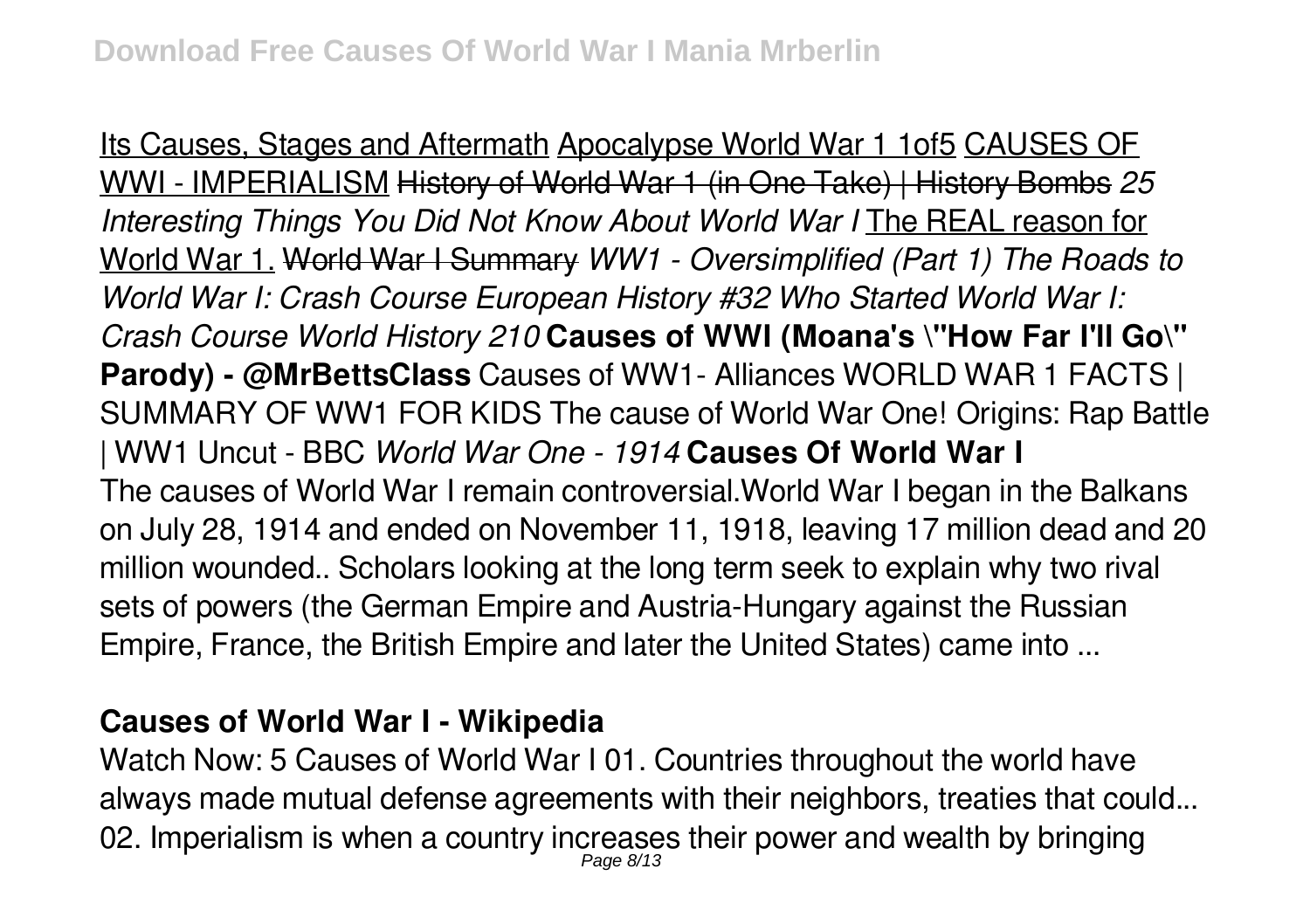additional territories under their... 03. The SMS Tegetthoff a ...

### **The Top 5 Causes of World War I - ThoughtCo**

Because its leader had been shot, Austria-Hungary declared war on Serbia. As a result: Russia got involved because Russia had an alliance with Serbia. Germany then declared war on Russia because ...

### **What were the causes of World War One? - BBC Bitesize**

Long Term Causes M: Militarism. The 20th century saw a great increase in army training and equipping. Most of the countries in Europe... A: Alliances. During the late 19th and early 20th centuries, countries in Europe formed mutual defense alliances which... I: Imperialism. Imperialism is the ...

### **The Main Causes of World War I - WorldAtlas**

The first world war began in August 1914. It was directly triggered by the assassination of the Austrian archduke, Franz Ferdinand and his wife, on 28th June 1914 by Bosnian revolutionary, Gavrilo Princip. This event was, however, simply the trigger that set off declarations of war. The actual causes of the war are more complicated and are still debated by historians today.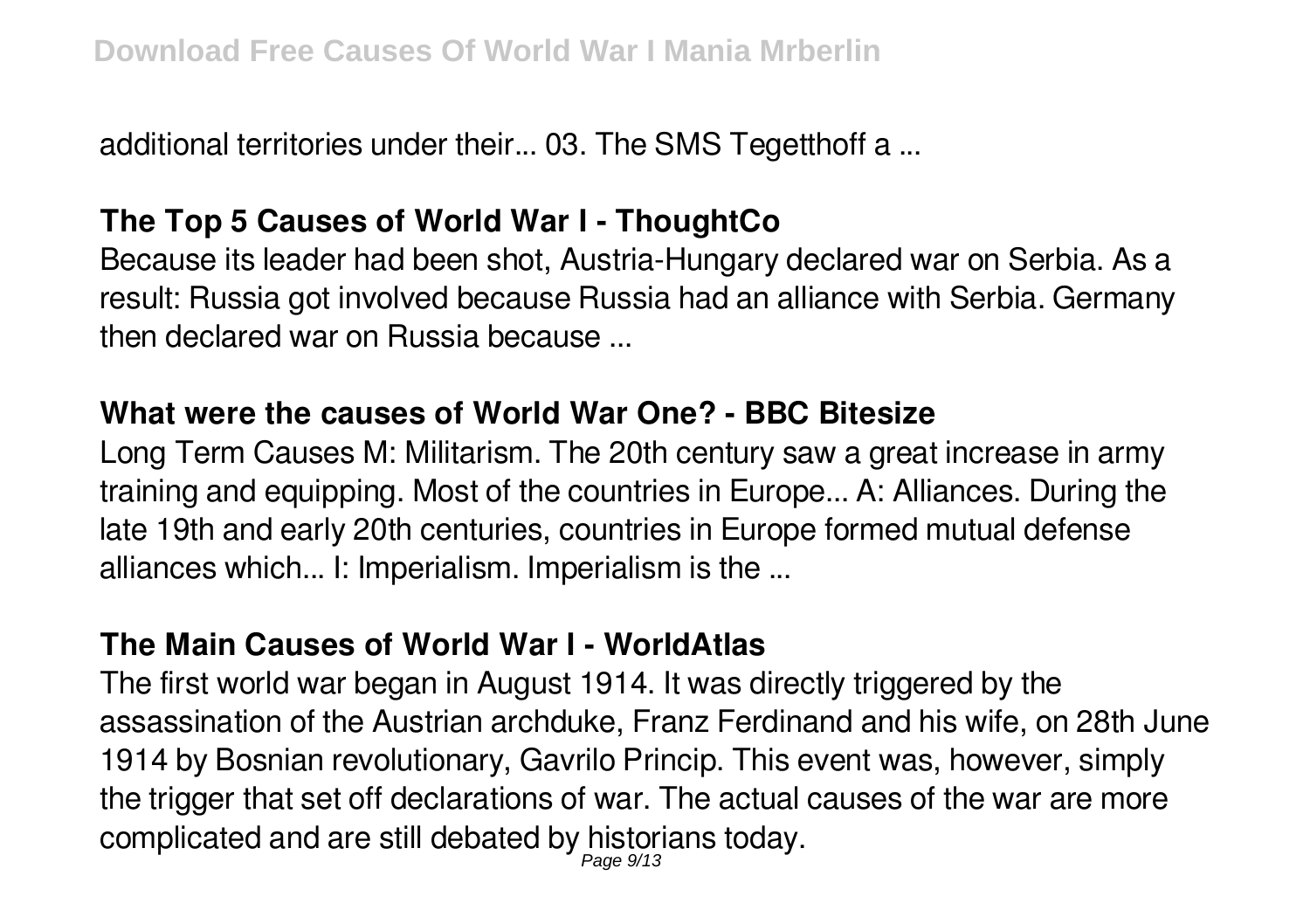### **World War One - Causes - History**

With arts and culture flourishing, few believed a general war possible due to the peaceful cooperation required to maintain increased levels of trade as well as technologies such as the telegraph and railroad. Despite this, numerous social, military, and nationalistic tensions ran beneath the surface.

### **Causes of World War I and the Rise of Germany**

The real causes of World War I included politics, secret alliances, imperialism, and nationalistic pride. However, there was one single event, the assassination of Archduke Ferdinand of Austria, which started a chain of events leading to war.

#### **World War I: Causes of WW1 - Ducksters**

Historians disagree about what 'caused' the First World War, but most trace it in some degree to the growing power of Germany. The 'balance of power' between the nations of Europe became unstable....

## **A summary of the First World War - The First World War ...**

World War I was one of the great watersheds of 20th-century geopolitical history. It Page 10/13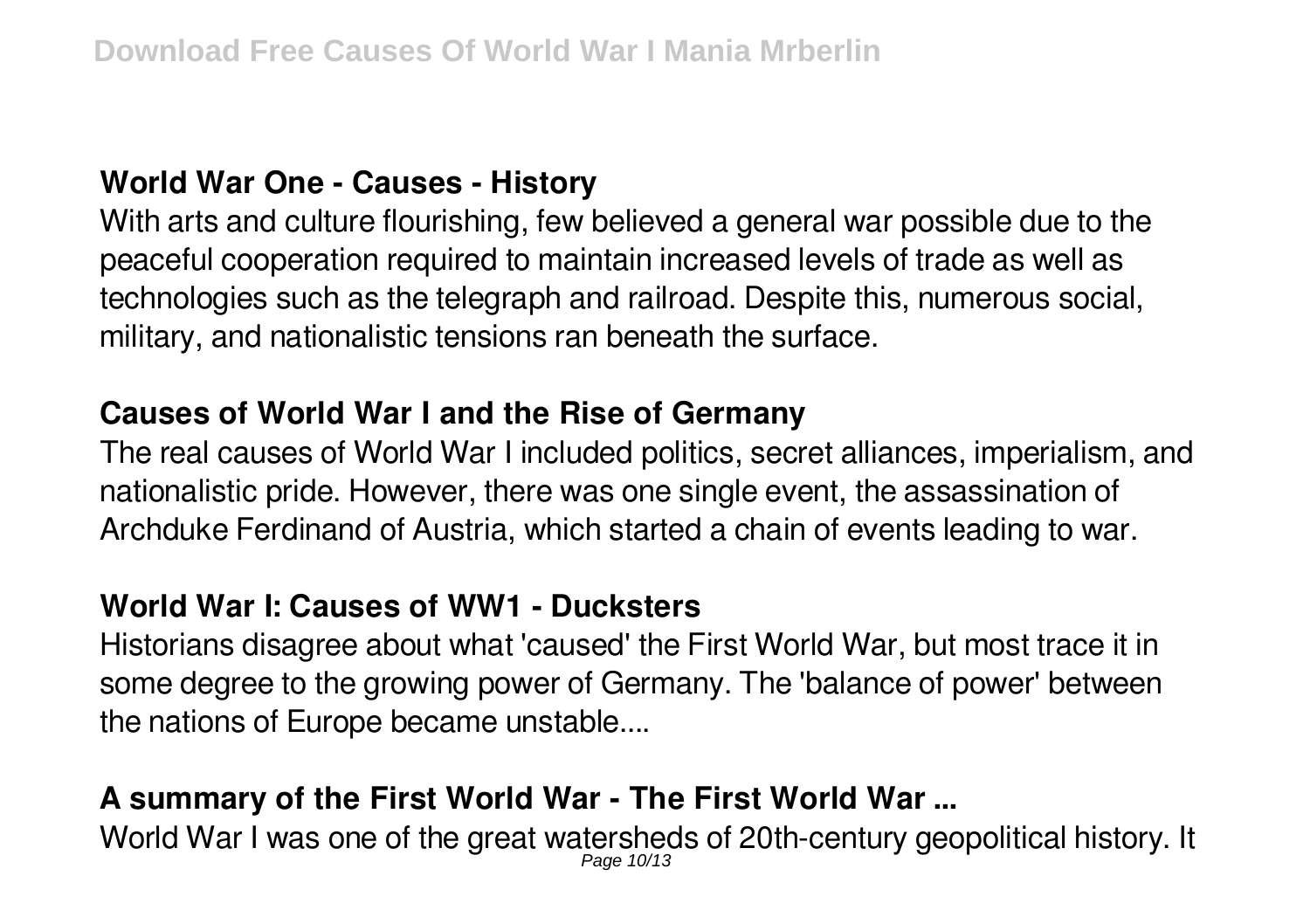led to the fall of four great imperial dynasties (in Germany, Russia, Austria-Hungary, and Turkey), resulted in the Bolshevik Revolution in Russia, and, in its destabilization of European society, laid the groundwork for World War II.

### **World War I | History, Summary, Causes, Combatants ...**

World War I began in June of 1914, and is considered to have five major causes that led to the outbreak of the war. These five causes include the four long-term causes (militarism, alliances, imperialism and nationalism) discussed in this reading and one short-term cause (the assassination of Franz Ferdinand).

### **Long-term Causes of World War I - History Crunch - History ...**

The expansion of European nations as empires (also known as imperialism) can be seen as a key cause of World War I, because as countries like Britain and France expanded their empires, it resulted in increased tensions among European countries. The tensions were a result of many colonies often being acquired through coercion.

### **Six Causes of World War I | Norwich University Online**

World War Two 5 Facts about the Indian Contribution During World War Two; Page 11/13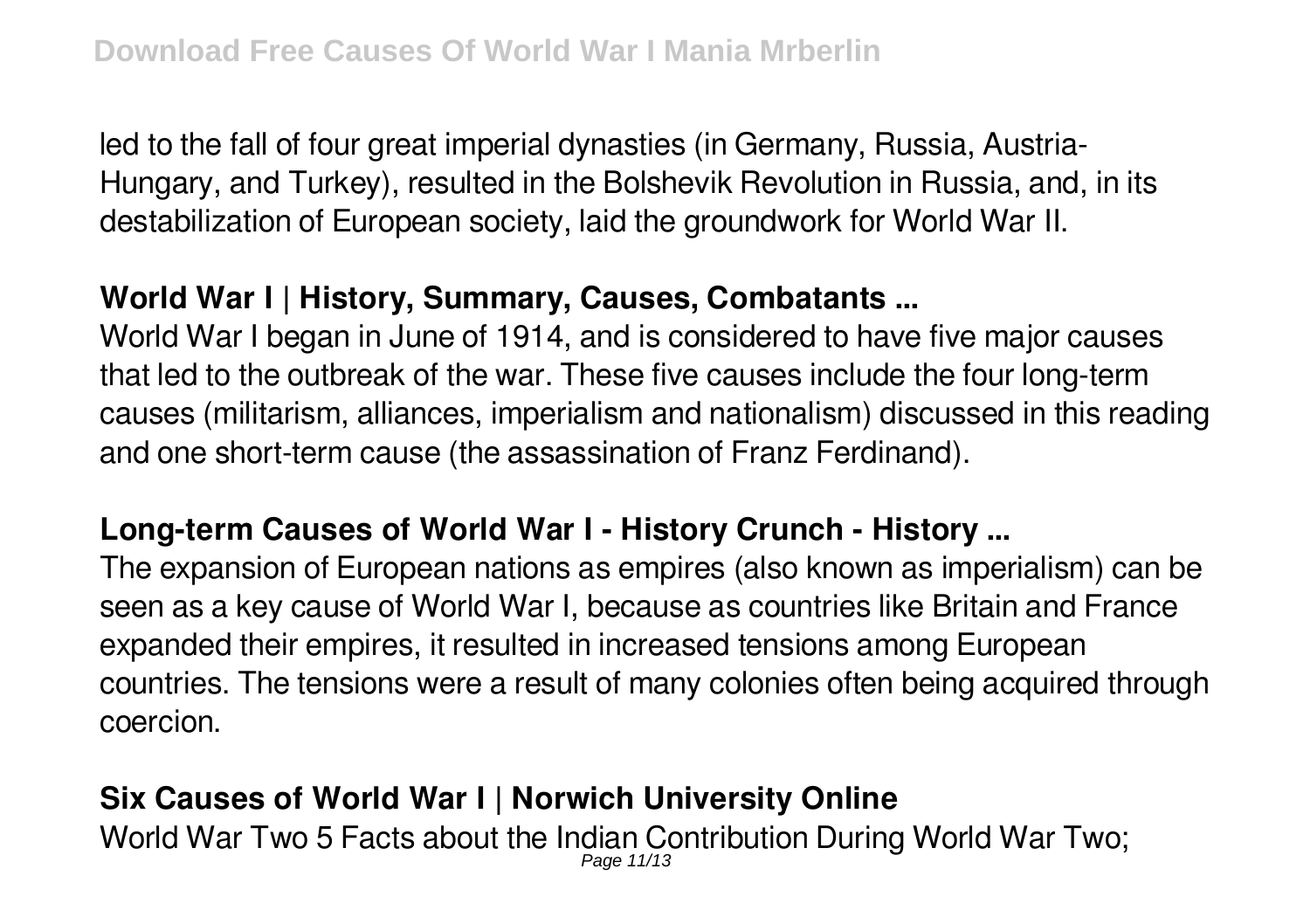Twentieth Century What Was the Hugh Lane Bequest? Twentieth Century What Were the Key Causes of the Russian Revolution? World War Two How the Japanese Sunk an Australian Cruiser Without Firing a Shot; Vietnam War 8 of the Most Dangerous Viet Cong Booby Traps

### **The 4 M-A-I-N Causes Of World War One – History Hit**

The overall cause of World War was the assassination of Archduke Franz Ferdinand. Nationalism was a great cause of World War one because of countries being greedy and not negotiating. Nationalism...

### **What was the most significant cause of World War One? (WW1 ...**

The immediate cause of World War I that made the aforementioned items come into play (alliances, imperialism, militarism, nationalism) was the assassination of Archduke Franz Ferdinand of Austria-Hungary. In June 1914, a Serbian-nationalist terrorist group called the Black Hand sent groups to assassinate the Archduke.

## **CAUSES OF WORLD WAR I**

Causes of World War i The main cause of World War I was the assassination of Austro-Hungarian Archduke Franz Ferdinand. Here are the causes of the Page 12/13